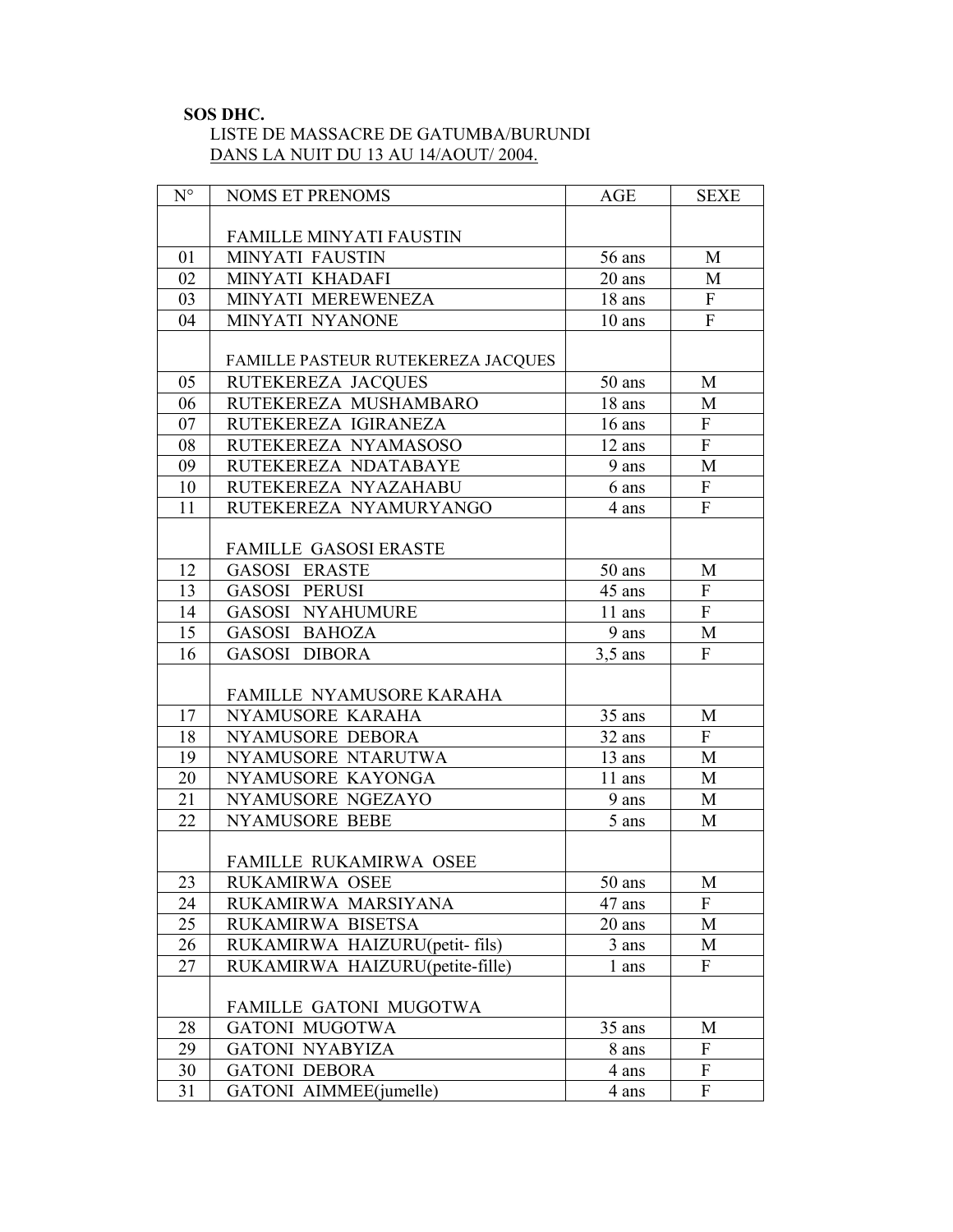# LISTE DE MASSACRE DE GATUMBA/BURUNDI DANS LA NUIT DU 13 AU 14/AOUT/ 2004

| $N^{\circ}$ | <b>NOMS ET PRENOMS</b>      | <b>AGE</b>        | <b>SEXE</b>               |
|-------------|-----------------------------|-------------------|---------------------------|
|             |                             |                   |                           |
|             | FAMILLE SHEMU MUDAGIRI      |                   |                           |
| 32          | SHEMU MARISIYANA            | 37 ans            | $\overline{F}$            |
| 33          | <b>SHEMU ESPERANCE</b>      | 6 ans             | F                         |
| 34          | <b>SHEMU JEREMIE</b>        | 2 ans             | M                         |
|             |                             |                   |                           |
|             | FAMILLE SHONI MASIGABONA    |                   |                           |
| 35          | SHONI MASIGABONA            | 35 ans            | M                         |
| 36          | SHONI NYANKAZI              | 32 ans            | $\mathbf{F}$              |
| 37          | <b>SHONI MUSA</b>           | $10$ ans          | M                         |
| 38          | <b>SHONI AMANI</b>          | 7 ans             | M                         |
|             |                             |                   |                           |
|             | <b>FAMILLE KASA</b>         |                   |                           |
| 39          | KASA NYAHOZA                | 36 ans            | ${\bf F}$                 |
| 40          | KASA ZIRAJE                 | 13 ans            | F                         |
| 41          | KASA JEANNETTE              | $10$ ans          | $\overline{F}$            |
| 42          | KASA YVONE                  | 3 ans             | $\overline{F}$            |
| 43          | KASA BEBE                   | 3 mois            | $\overline{F}$            |
|             |                             |                   |                           |
|             | FAMILLE BITATI THOMAS       |                   |                           |
| 44          | <b>BITATI THOMAS</b>        | 49 ans            | M                         |
| 45          | <b>BITATI WABITATI</b>      | $10$ ans          | M                         |
|             |                             |                   |                           |
|             | FAMILLE ZAROTI BITAGURA     |                   |                           |
| 46          | ZAROTI NYAHOZA              | 26 ans            | ${\bf F}$                 |
| 47          | <b>ZAROTI BEBE</b>          | 9 mois            | M                         |
|             |                             |                   |                           |
|             | FAMILLE KANYABITABO ELIAS   |                   |                           |
| 48          | KANYABITABO ODIYA           | 48 ans            | F                         |
| 49          | KANYABITABO NEZA            | 13 ans            | F                         |
|             |                             |                   |                           |
|             | <b>FAMILLE MUSAFIRI(I)</b>  |                   |                           |
| 50          | MUSAFIRI NYAMUGISHA         | $7\,\mathrm{ans}$ | $\boldsymbol{\mathrm{F}}$ |
| 51          | MUSAFIRI PASI               | 3 ans             | M                         |
|             |                             |                   |                           |
|             | FAMILLE<br><b>GAPINGI</b>   |                   |                           |
| 52          | <b>NYABIHOGO</b><br>GAPINGI | 29 ans            | F                         |
| 53          | <b>GAPINGI CLAUDE</b>       | 4 ans             | М                         |
| 54          | <b>GISELE</b><br>GAPINGI    | 2 ans             | F                         |
|             |                             |                   |                           |
|             | <b>FAMILLE MUSAFIRI(II)</b> |                   |                           |
| 55          | MUSAFIRI LYDIA              | $16$ ans          | F                         |
| 56          | MUSAFIRI BLAISE             | 9 ans             | M                         |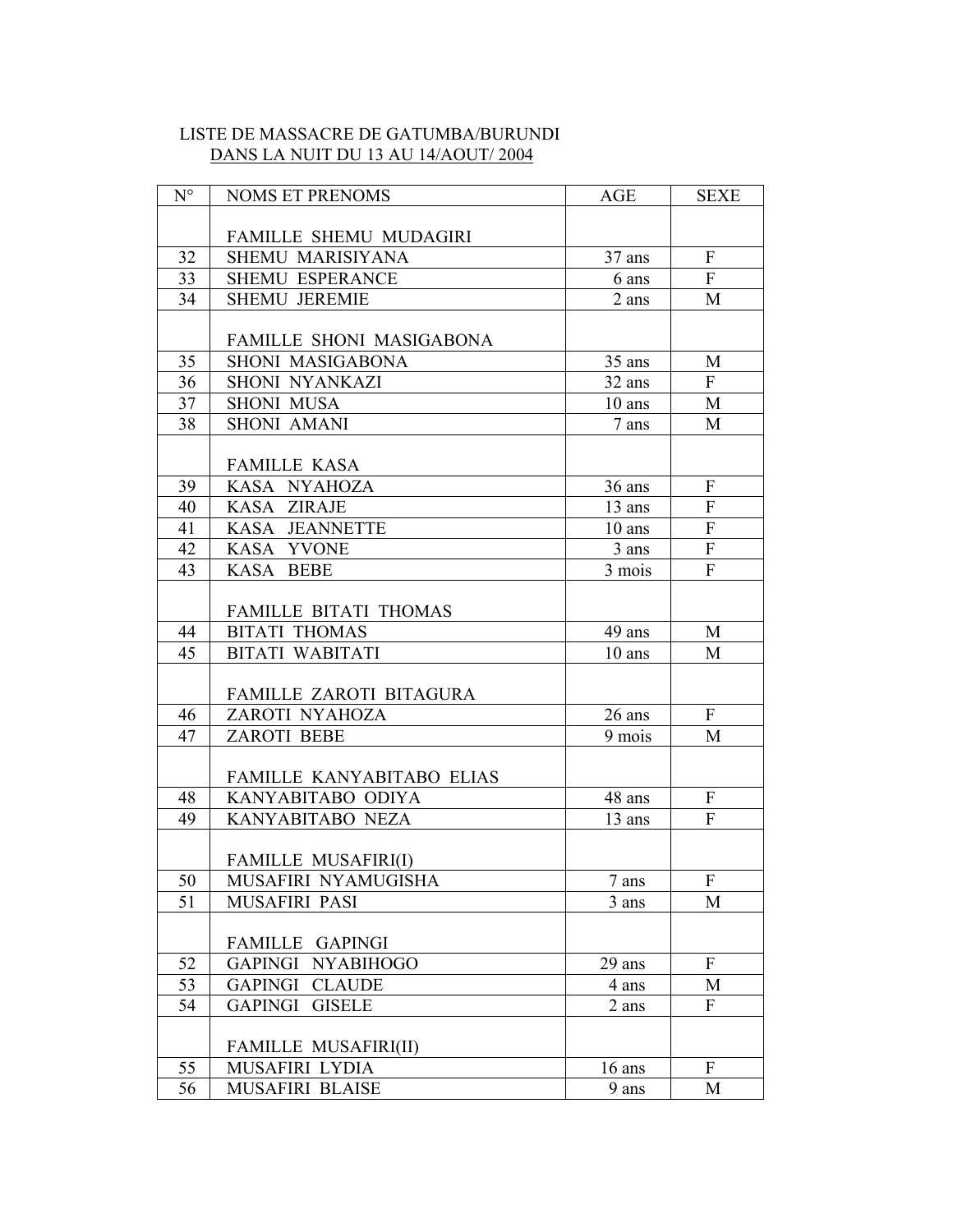# LISTE DE MASSACRE DE GATUMBA/BURUNDI DANS LA NUIT DU 13 AU 14/AOUT/ 2004

| $N^{\circ}$     | <b>NOMS ET PRENOMS</b>     | AGE                 | <b>SEXE</b>               |
|-----------------|----------------------------|---------------------|---------------------------|
|                 |                            |                     |                           |
|                 | <b>FAMILLE MANDEVU</b>     |                     |                           |
| 57              | MANDEVU LEA                | 53 ans              | $\mathbf{F}$              |
| 58              | MANDEVU MUHORANA           | 32 ans              | M                         |
|                 |                            |                     |                           |
|                 | FAMILLE BUTOTO SEMAJAMBI   |                     |                           |
| 59              | <b>BUTOT CHECHE</b>        | 24 ans              | $\mathbf{F}$              |
| 60              | <b>BUTOT FISTON</b>        | 4 ans               | M                         |
| 61              | <b>BUTOT MUPENZI</b>       | 2 ans               | M                         |
|                 |                            |                     |                           |
|                 | FAMILLE MUHIRE MAHINGA     |                     |                           |
| 62              | MUHIRE NYABYINSHI          | 12 ans              | M                         |
| 63              | MUHIRE WA MUHIRE           | 6 ans               | F                         |
|                 |                            |                     |                           |
|                 | <b>FAMILLE MUKWIYE</b>     |                     |                           |
| 64              | MUKWIYE GASHINDI UZIYA     | 54 ans              | $\mathbf{F}$              |
| 65              | MUKWIYE DANDO              | $16$ ans            | M                         |
| 66              | MUKWIYE LUCIE              | 9 ans               | F                         |
| 67              | MUKWIYE DANIEL             | 3 ans               | M                         |
|                 |                            |                     |                           |
|                 | FAMILLE GATURUTURU         |                     |                           |
| 68              | <b>GATURUTURU ZERA</b>     | 42 ans              | ${\bf F}$                 |
| 69              | <b>GATURUTURU TANTINE</b>  | 12 ans              | $\overline{F}$            |
|                 |                            |                     |                           |
|                 | FAMILLE MUGABE YOHANA      |                     |                           |
| 70              | MUGABE NYABAHIGA           | 38 ans              | $\boldsymbol{\mathrm{F}}$ |
| 71              | MUGABE NYABIRORI           | 25 ans              | $\boldsymbol{\mathrm{F}}$ |
| 72              | MUGABE<br><b>BEA</b>       | 2 ans               | $\overline{F}$            |
|                 |                            |                     |                           |
|                 | <b>FAMILLE RUKUNGUGU</b>   |                     |                           |
| 73              | RUKUNGUGU NZABAKIZA        | 26 ans              | M                         |
| 74              | RUKUNGUGU NYAGAZURA        | 22 ans              | ${\bf F}$                 |
| $\overline{75}$ | RUKUNGUGU FELIX            | $\overline{1}3$ ans | $\mathbf M$               |
|                 |                            |                     |                           |
|                 | <b>FAMILLE SEBAHIRE</b>    |                     |                           |
| 76              | <b>SEBAHIRE MUREKATETE</b> | 30 ans              | $\mathbf{F}$              |
| 77              | <b>SEBAHIRE Patrick</b>    | 5 ans               | M                         |
| 78              | <b>SEBAHIRE KADADA</b>     | 3 ans               | $\mathbf{F}$              |
|                 |                            |                     |                           |
|                 | FAMILLE MUYENGEZA          |                     |                           |
| 79              | MUYENGEZA NYARUKUNDO       | 32 ans              | $\mathbf{F}$              |
| 80              | MUYENGEZA RUSENGO          | 8 ans               | M                         |
| 81              | MUYENGEZA MUSORE           | 6 ans               | M                         |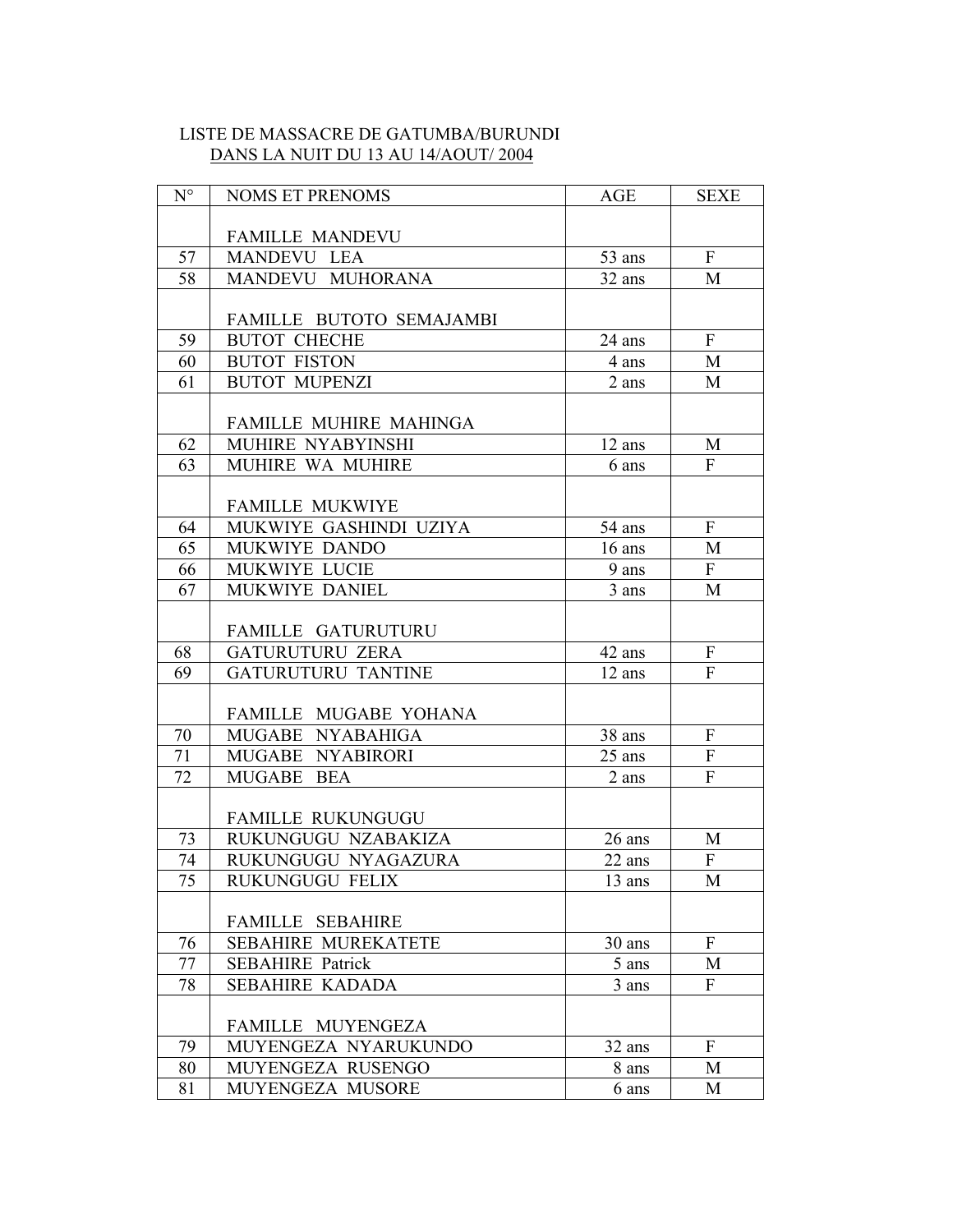# LISTE DE MASSACRE DE GATUMBA/BURUNDI DANS LA NUIT DU 13 AU 14/AOUT/ 2004

| $N^{\circ}$ | <b>NOMS ET PRENOMS</b>                         | AGE      | <b>SEXE</b>               |
|-------------|------------------------------------------------|----------|---------------------------|
|             |                                                |          |                           |
|             | FAMILLE MANIRAGABA                             |          |                           |
| 82          | MANIRAGABA BUKURU                              | 30 ans   | $\mathbf{F}$              |
| 83          | MANIRAGABA NDAYISENGA                          | 7 ans    | ${\bf F}$                 |
| 84          | MANIRAGABA Ange                                | 3 ans    | $\boldsymbol{\mathrm{F}}$ |
|             |                                                |          |                           |
|             | <b>FAMILLE NTWARI</b>                          |          |                           |
| 85          | NTWARI Pauline                                 | 33 ans   | ${\bf F}$                 |
| 86          | NTWARI Jeanne                                  | 5 ans    | ${\bf F}$                 |
|             |                                                |          |                           |
|             | FAMILLE GISHOMA                                |          |                           |
| 87          | <b>GISHOMA ASIKOFU</b>                         | 16 ans   | M                         |
| 88          | <b>GISHOMA NKUNDA</b>                          | 8 ans    | M                         |
|             |                                                |          |                           |
|             | FAMILLE SEKABUMBA                              |          |                           |
| 89          | SEKABUMBA NIYONKURU                            | 6 ans    | M                         |
|             |                                                |          |                           |
|             | FAMILLE BIGUGE RUMANZI Fabien                  |          |                           |
| 90<br>91    | <b>BIGUGE RUMANZI FABIEN</b>                   | 46 ans   | M                         |
| 92          | <b>BIGUGE</b> Innocent<br><b>BIGUGE Didier</b> | 6 ans    | M<br>M                    |
|             |                                                | 4 ans    |                           |
|             | FAMILLE RUNEZERWA                              |          |                           |
| 93          | RUNEZERWA MUKARURWIZA                          | 35 ans   | $\mathbf{F}$              |
| 94          | RUNEZERWA BOSSE                                | $10$ ans | M                         |
| 95          | RUNEZERWA BIJOUX                               | 3 ans    | $\overline{F}$            |
|             |                                                |          |                           |
|             | FAMILLE MUHIMUZI BITAGURA                      |          |                           |
| 96          | MUHIMUZI BITAGURA                              | 36 ans   | M                         |
| 97          | MUHIMUZI MUNONE                                | 12 ans   | M                         |
| 98          | MUHIMUZI MEREWENEZA                            | 6 ans    | M                         |
|             |                                                |          |                           |
|             | FAMILLE MUVANGE Simon                          |          |                           |
| 99          | MUVANGE MUNEZERO                               | 44 ans   | F                         |
| 100         | MUVANGE Edouard                                | 1 an     | M                         |
|             |                                                |          |                           |
|             | FAMILLE NYAMARONKO KAGIGI                      |          |                           |
| 101         | <b>NYAMARONKO</b>                              | 80 ans   | M                         |
| 102         | NYAMARONKO NYAMBO                              | 25 ans   | $\mathbf{F}$              |
| 103         | NYAMARONKO<br>Jeanne                           | 4 ans    | ${\bf F}$                 |
| 104         | NYAMARONKO KAGIGI(petite-fille)                | 4 ans    | ${\bf F}$                 |
|             |                                                |          |                           |
|             | FAMILLE SERUGARUKIRA Antoine                   |          |                           |
| 105         | SERUGARUKIRA NABITANGA                         | 26 ans   | $\boldsymbol{\mathrm{F}}$ |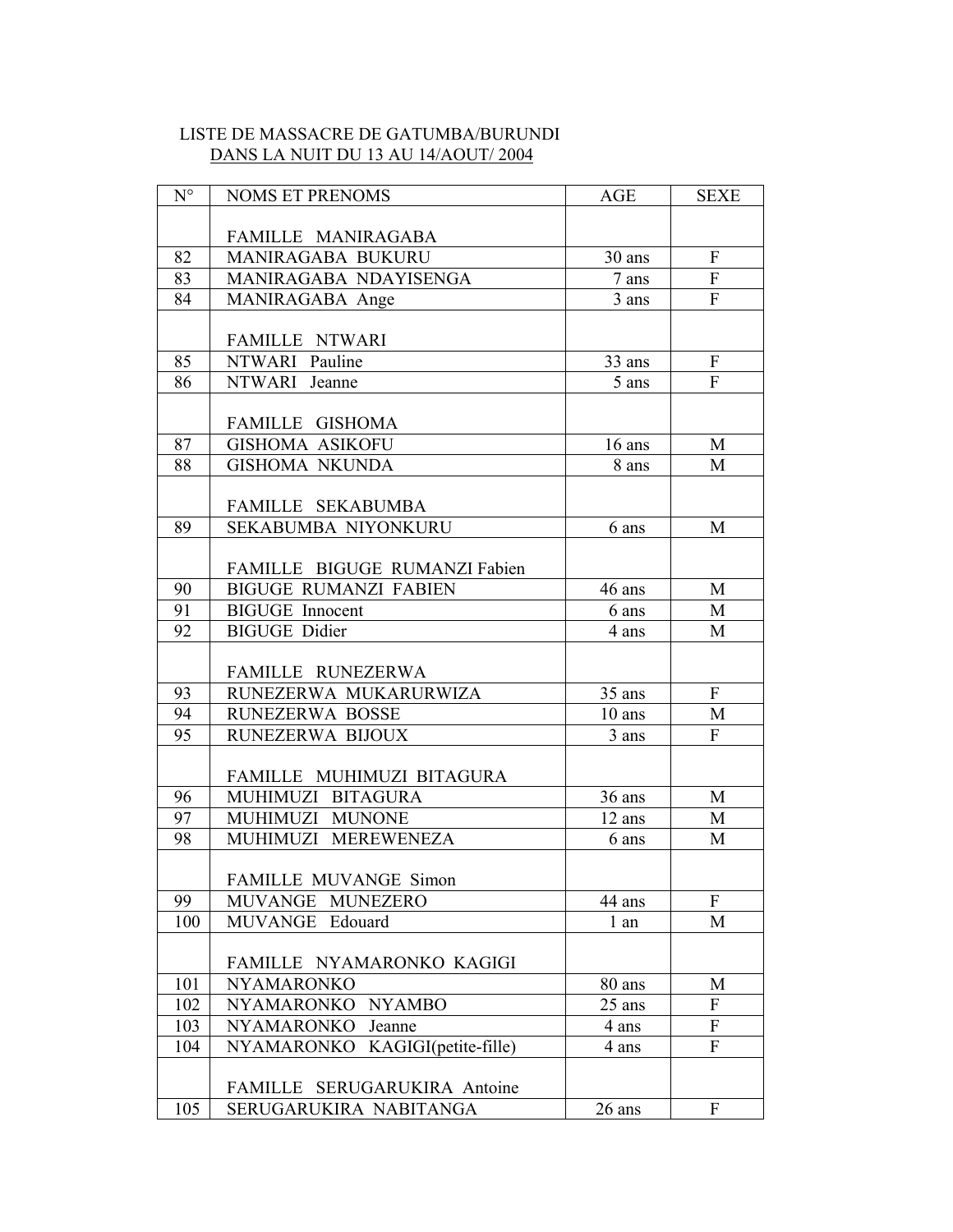106 | SERUGARUKIRA NYANTEBUKA

| S | ٠ |
|---|---|

# LISTE DE MASSACRE DE GATUMBA/BURUNDI DANS LA NUIT DU 13 AU 14/AOUT/2004

| $N^{\circ}$ | <b>NOMS ET PRENOMS</b>                | <b>AGE</b> | <b>SEXE</b>               |
|-------------|---------------------------------------|------------|---------------------------|
|             |                                       |            |                           |
|             | FAMILLE RUNAGANA                      |            |                           |
| 107         | RUNAGANA Manassé                      | 37 ans     | M                         |
| 108         | RUNAGANA Catherine                    | 35 ans     | F                         |
| 109         | RUNAGANA MUKOBWA                      | 2 ans      | $\overline{F}$            |
|             |                                       |            |                           |
|             | FAMILLE GASUNGUNU                     |            |                           |
| 110         | <b>GASUNGUNU Ntonia</b>               | 35 ans     | $\mathbf{F}$              |
| 111         | GASUNGUNU David                       | 3 ans      | M                         |
|             |                                       |            |                           |
|             | FAMILLE NGAKAZI                       |            |                           |
| 112         | Ignace NGAKAZI                        | 6 ans      | $\mathbf{F}$              |
| 113         | NGAKAZI TEMBASI                       | 8 ans      | M                         |
| 114         | Ignace MANUEL                         | 6 ans      | M                         |
|             |                                       |            |                           |
|             | <b>CATEGORIE D'UNE PERS / FAMILLE</b> |            |                           |
| 115         | MUNYARUKI MUKOBWA                     | 6 ans      | $\mathbf{F}$              |
| 116         | RUGEZA MURORA                         | 20 ans     | $\overline{F}$            |
| 117         | NDAGIRO ODIA                          | 38 ans     | $\mathbf{F}$              |
| 118         | <b>GASORE BUNANA</b>                  | 28 ans     | M                         |
| 119         | GAHAKANYI Mado                        | 25 ans     | $\overline{F}$            |
| 120         | NYAMUVYEYI GAFITA                     | 55 ans     | M                         |
| 121         | ZUZI NYAMUNEZERO                      | 11 ans     | F                         |
| 122         | RUGANZA KAJEYI                        | $16$ ans   | $\mathbf{F}$              |
| 123         | MUZURI NDAYISHIMIYE                   | 25 ans     | M                         |
| 124         | RUUSHAGA NYAMAJANA                    | 47 ans     | ${\bf F}$                 |
| 125         | RUBABO NYANGORE                       | 12 ans     | F                         |
| 126         | KAZINGO MOMBO                         | 26 aans    | M                         |
| 127         | SERUHUNGU NYAMATUNGO                  | 41 ans     | $\mathbf{M}$              |
| 128         | Marie SIFA                            | 15 ans     | $\mathbf{F}$              |
| 129         | NDAKANIRWA André                      | 78 ans     | M                         |
| 130         | RUSHEMUKA NGOMBE                      | 54 ans     | $\boldsymbol{\mathrm{F}}$ |
| 131         | KALALA NGWABI                         | 18 ans     | M                         |
| 132         | BIZIMANA KAZINNGO                     | 25 ans     | M                         |
| 133         | NZUNGU Michael                        | 9 ans      | М                         |
| 134         | RUSEKEZA GUKWERERE                    | 20 ans     | M                         |
| 135         | <b>NYANTONESHA</b>                    | 22 ans     | ${\bf F}$                 |
| 136         | NYAKIRINGO RUHUMURIZA                 | 24 ans     | $\overline{F}$            |
| 137         | <b>BINYONYO AFANDE</b>                | 5 ans      | M                         |
| 138         | MURORE UKWERE ZIKAMA                  | 26 ans     | F                         |
| 139         | SEMUHOZA TCHISEKEDI                   | 13 ans     | М                         |
| 140         | MUGIRANEZA NDASARARA                  | $17$ ans   | $\mathbf{F}$              |
| 141         | SEMUGAZANYA NIYITANGA                 | 27 ans     | M                         |
| 142         | <b>KALA ANEZI</b>                     |            |                           |